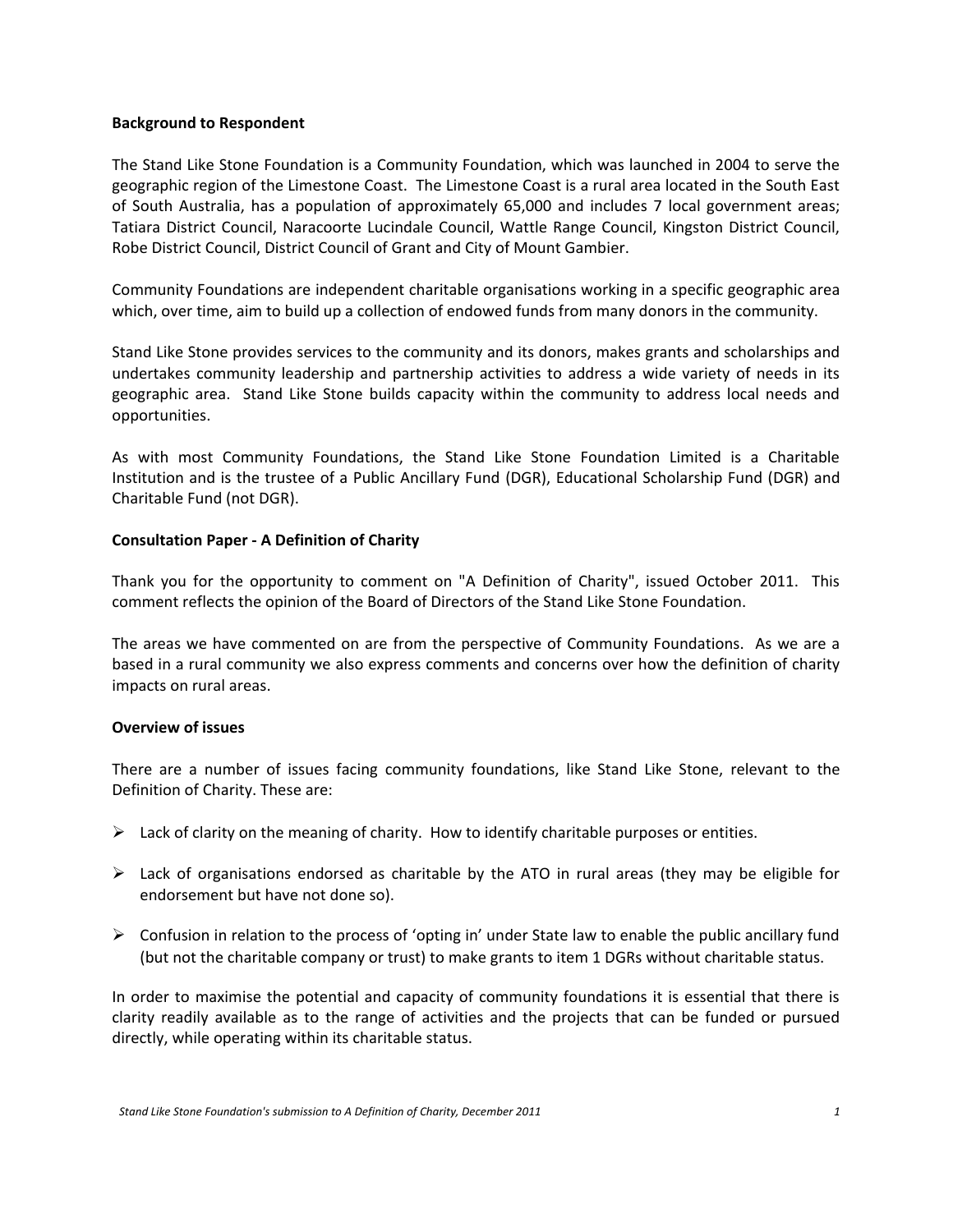Community foundations are also in the perfect position within communities to provide advice and demonstrate best practice relevant to all not for profit community organisations. Ideally a community foundation should be able to access and understand the requirements for recognition as a charity in order to be able to assist community organisations seek further funding.

For these reasons, Stand Like Stone, supports a full list of charitable purposes in the proposed legislation, as identified in Appendix A.

## 1. **Are there any issues with amending the 2003 definition to replace the 'dominant purpose' requirement with the requirement that a charity have an exclusively charitable purpose?**

We support the core definition as it stands and would like to see 'dominant purpose' retained and allow incidental or ancillary non charitable purposes to be undertaken as opposed to 'exclusively charitable purpose' .

Many Community Foundations provide additional incidental services for which they may receive income. For example, they generate fee for service consulting income from other organisations in return for providing specialist advice, undertaking research or preparing grant applications. This is part of a Community Foundation's remit and is essential in providing additional income on which they survive.

# 2. **Does the decision by the New South Wales Administrative Tribunal provide sufficient clarification on the circumstances when a peak body can be a charity or is further clarification required?**

Yes the New South Wales Administrative Tribunal provides sufficient clarification on the circumstances when a peak body can be a charity. No further clarification is required.

## 3. **Are any changes required to the Charities Bill 2003 to clarify the meaning of 'public' or 'sufficient section of the general community'?**

We support the Board of Taxation's recommendations in its review of the Charities Bill 2003, that 'sufficient section' be defined as one which is not 'numerically negligible' compared with the size of that part of the community to whom the purpose would be relevant.

Community Foundations often give grants to small rural communities therefore it is important that the definition of 'public' or 'sufficient' not discriminate against these communities and their ability to receive support from charitable institutions or make it difficult for these communities to establish their own charitable institutions.

### 4. **Are changes to the Charities Bill 2003 necessary to ensure beneficiaries with family ties (such as native title holders) can receive benefits from charities?**

We have no comments or experience with respect to this question.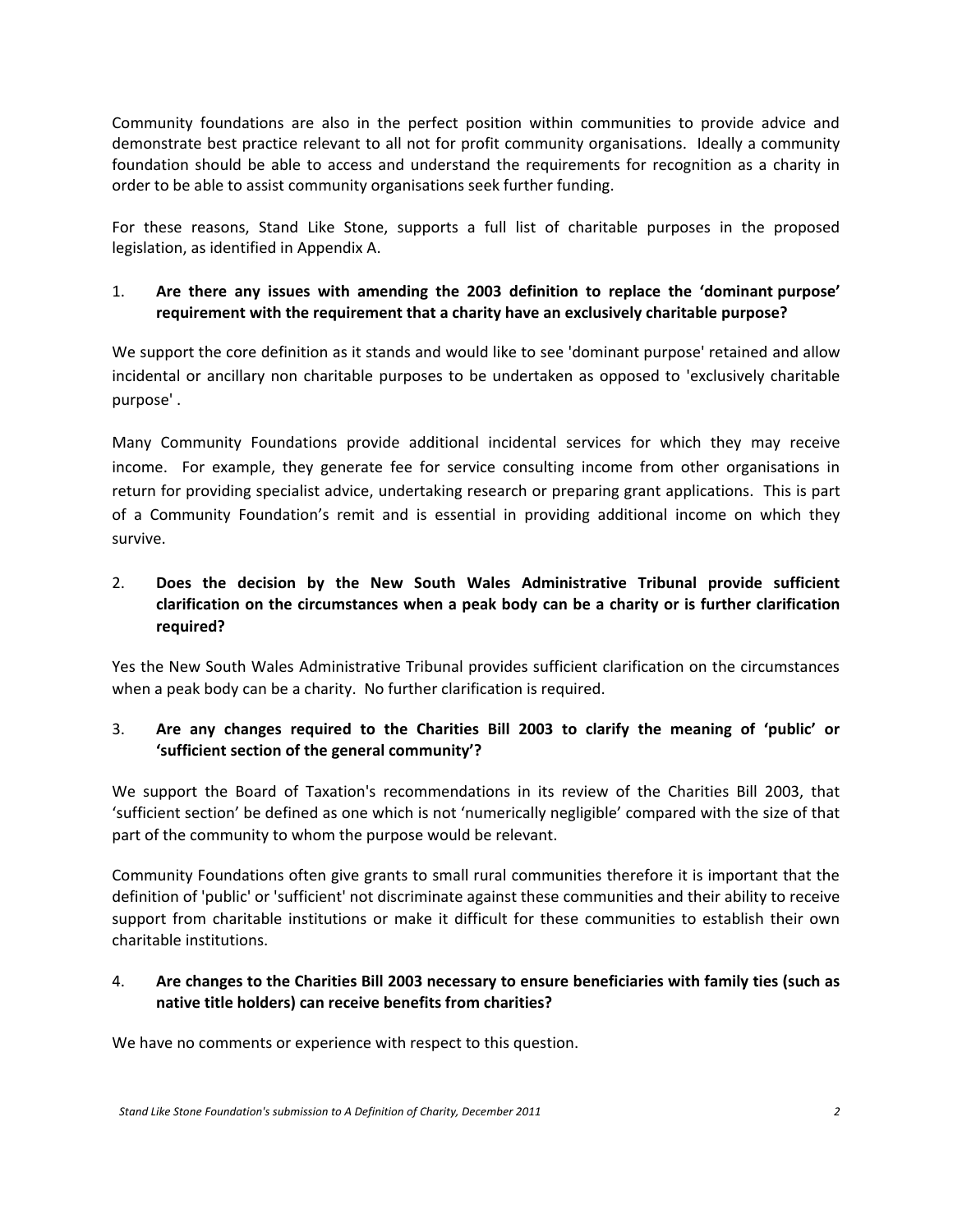5. **Could the term 'for the public benefit' be further clarified, for example, by including additional principles outlined in ruling TR 2011/D2 or as contained in the Scottish, Ireland and Northern Ireland definitions or in the guidance material of the Charities Commission of England and Wales?** 

We are definitely in support of the draft ruling that the charging of fees to members is unlikely of itself to prevent a purpose being charitable.

In rural areas many people join membership organisations as it is their way to contribute to their community, the membership fee is a donation to the community rather than resulting in a benefit to the 'member'. For example small rural community development organisations are usually membership based but the members derive little individual benefit rather the benefit that is derived is the overall improvement of the community for the benefit of the whole community.

## 6. **Would the approach taken by England and Wales of relying on the common law and providing guidance on the meaning of public benefit, be preferable on the grounds it provides greater flexibility?**

Stand Like Stone supports Philanthropy Australia's position that urges against adoption of the 2003 definition of public benefit as we feel this is unnecessarily complicated and restrictive. Greater flexibility would be provided by providing guidance on the meaning of public benefit such as that included in TR 2011/4 rather than the extensive and complicated guidance provided by England and Wales.

### 7. **What are the issues with requiring an existing charity or an entity seeking approval as a charity to demonstrate they are for the public benefit?**

We would like to see consistency across all heads of charity, so that all heads of charity are presumed to provide a public benefit.

Stand Like Stone supports Philanthropy Australia's position that there are significant issues with charities being required to demonstrate that they are for the public benefit. Stand Like Stone, like the majority of charitable trusts currently comes under the fourth head of charity, which does not presume public benefit, but ATO has not required, in practice, any explicit information to prove public benefit at this time.

If the new legislative definition requires charitable trusts to prove that they are for the public benefit, this may result in an onerous administrative burden for very limited gain. The public has an interest in ensuring that foundations are run efficiently at low costs, ensuring the maximum level of funding goes to charitable projects. Stand Like Stone supports Philanthropy Australia's view that an explicit requirement for trusts to prove their public benefit would be a drain on time and resources.

Stand Like Stone supports Philanthropy Australia's comment that a number of charities, particularly those located in regional areas, are small with relatively low turnover, have few or no paid staff and rely extensively on volunteers. Proving public benefit is also likely to be a burden on these organisations.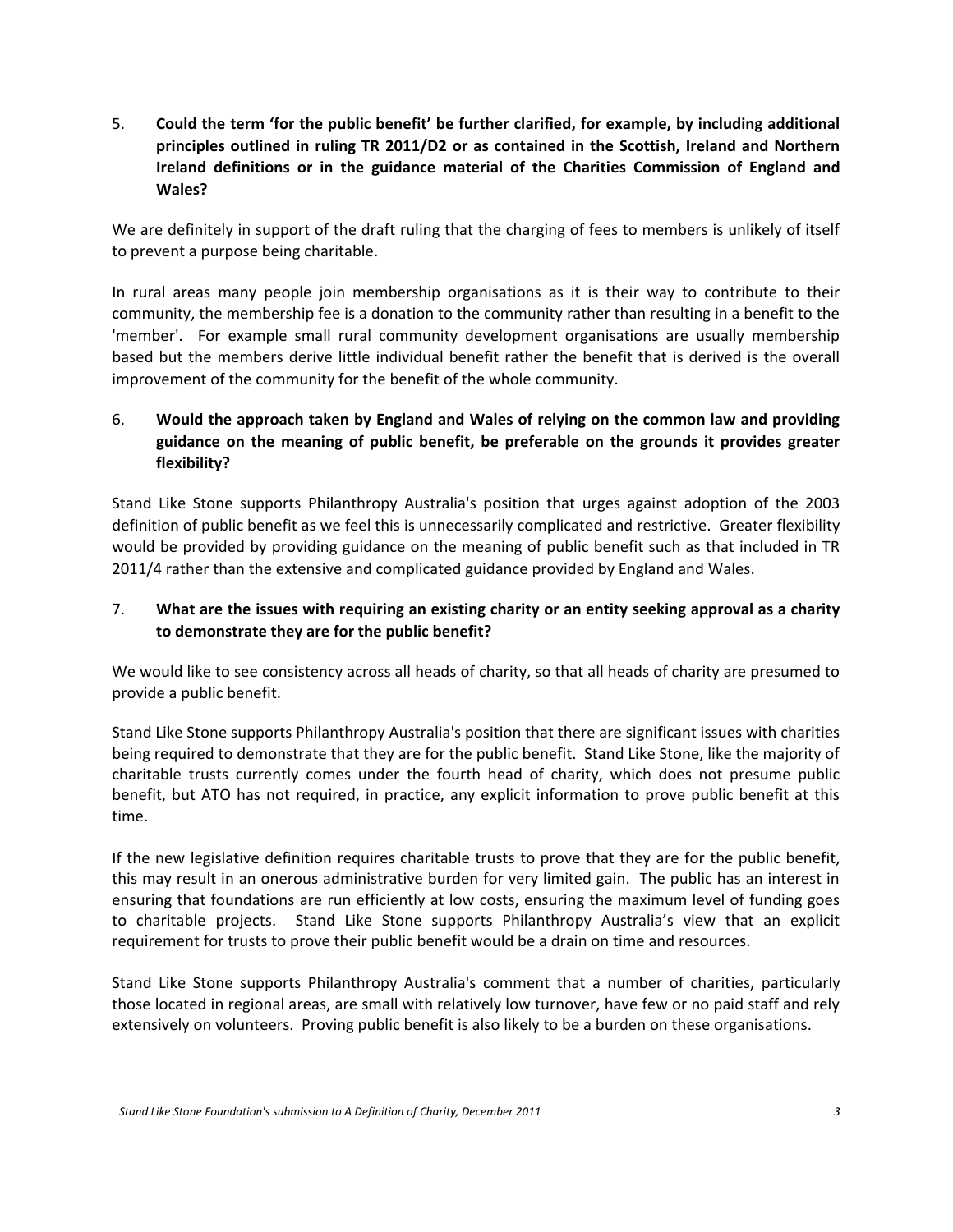Stand Like Stone employs one staff member for two days a week who is responsible for the majority of operational aspects of the Foundation, a requirement to demonstrate public benefit is another task that takes time away from the main focus of supporting the community.

Scholarships to educational institutes and prizes for artistic competitions have long been recognised as being charitable as long as they are open to application and are awarded on merit or basis of disadvantage. However, these may ultimately be awarded to only one recipient. It is crucial that such practice is not eroded by a public benefit test.

- 8. **What role should the ACNC have in providing assistance to charities in demonstrating this test, and also in ensuring charities demonstrate their continued meeting of this test?**
- 9. **What are the issues for entities established for the advancement of religion or education if the presumption of benefit is overturned?**

We have no comments or experience with respect to this question.

## 10. **Are there any issues with the requirement that the activities of a charity be in furtherance or in aid of its charitable purpose?**

We support the Government's acceptance that a charity can undertake activities that are unrelated, or not intrinsically charitable, so long as those activities are in furtherance or in aid of its charitable purpose. A charity needs to be able to undertake fundraising activities that may not be charitable in order to raise funds to undertake its charitable purposes.

Even though point 96 is being considered through a separate consultation process we would like to express our extreme concern regarding this point. The Government announcement in the 2011-2012 Budget that it will reform the tax law so that concessions provided to NFP entities are better targeted at those activities of a NFP that directly further its altruistic purpose is likely to add compliance, accounting and administration costs to NFPs.

### 11. **Should the role of activities in determining an entity's status as a charity be further clarified in the definition?**

We see no need for the role of activities in determining an entity's status as a charity be further clarified in the definition. The High Court ruling for the Word Investment decision and the Government's acceptance that a charity can undertake activities that are unrelated, or not intrinsically charitable, so long as those activities are in furtherance or in aid of its charitable purpose provides sufficient clarification.

### 12. **Are there any issues with the suggested changes to the Charities Bill 2003 as outlined above to allow charities to engage in political activities?**

We support the suggested changes to the Charities Bill 2003 that charities be able to engage in political activities, so long as those activities are in furtherance and in aid of its charitable purpose and that charities be allowed to engage in political activities that attempt to change the law or government policy and generate public debate by lawful means.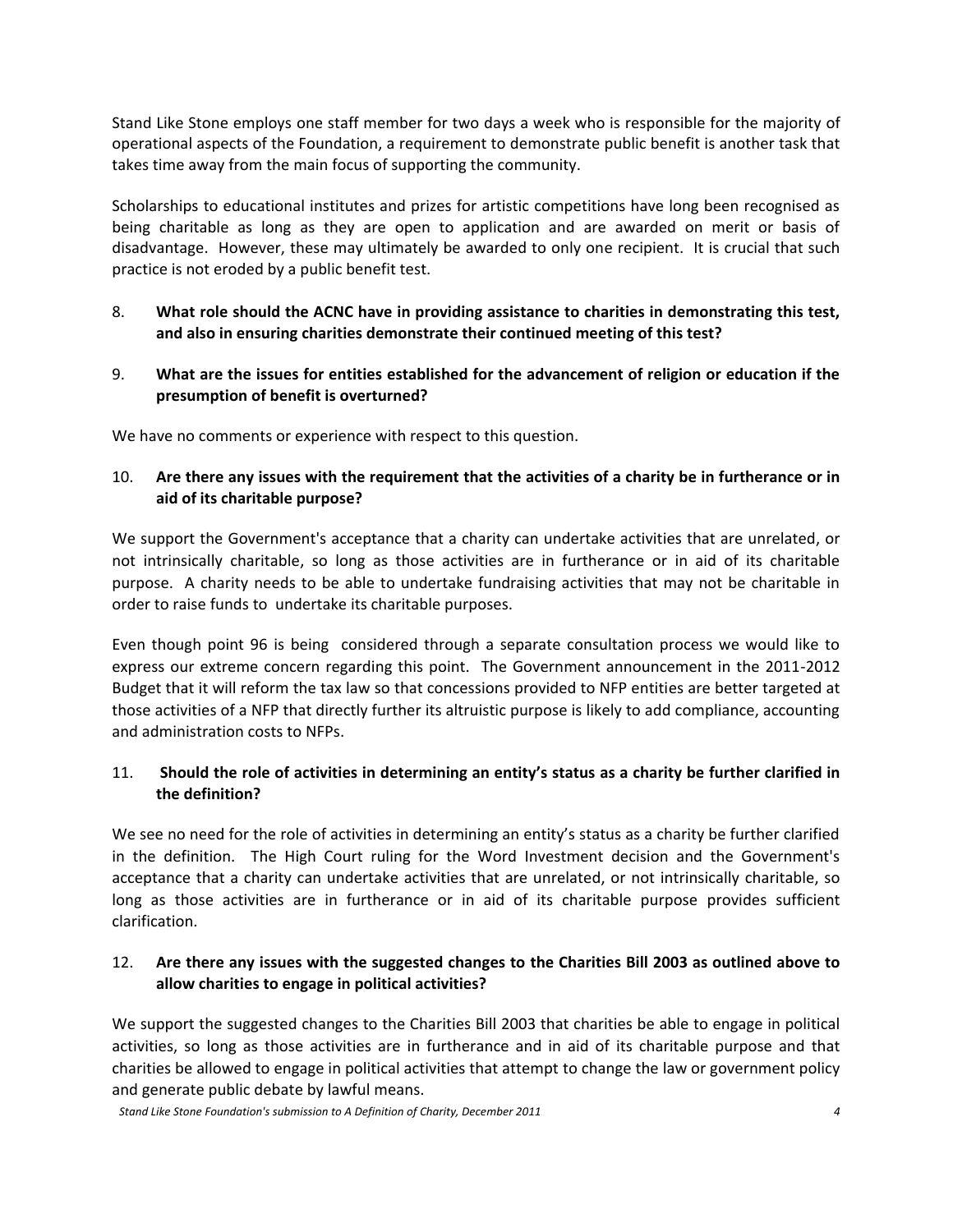### 13. **Are there any issues with prohibiting charities from advocating a political party, or supporting or opposing a candidate for political office?**

We support the Charities Bill 2003 being modified to prevent a charity from engaging in party political activities and that organisations which are political parties or one of its purposes are to advance a political party are disqualified from being charitable.

Stand Like Stone supports, Philanthropy Australia's suggestion that the concept of "disqualifying purposes" is superfluous and should be removed altogether and that the definition of charity would be simplified and clarified to a far greater extent by removing reference to "disqualifying purposes" altogether.

### 14. **Is any further clarification required in the definition on the types of legal entity which can be used to operate a charity?**

We believe that no further clarification is required in the definition on the types of legal entity which can be used to operate a charity.

### 15. **In the light of the Central Bayside decision is the existing definition of 'government body' in the Charities Bill 2003 adequate?**

Stand Like Stone is of the view that the definition of 'government body' in the Charities Bill 2003 lacks clarity and does not resolve the uncertainty on the issue for organisations that, because of their connection to government, may not be considered "charitable".

The issue of whether an entity is a government body or controlled by government is of material importance in determining eligibility to charitable status. But is this distinction still relevant and should it be continued in the legislative definition?

This exclusion causes confusion in the community and frustration that organisations that the community considers charitable, are in fact not charitable due to their connection with government (examples of this include State schools, hospitals, community halls/centres, public pools, art galleries, museums, libraries and volunteer service organisations such as ambulance, state emergency service and country fire service). This affects the organisation's ability to receive funding from charitable foundations.

It will be seen as a significant step to modernising the definition of charity in Australia in line with public opinion if the following area was included in the list of charitable purposes

 government controlled entities such as state schools, hospitals, community halls/centres, public pools, art galleries, museums, libraries and volunteer service organisations such as ambulance, state emergency service and country fire service etc.

*Stand Like Stone Foundation's submission to A Definition of Charity, December 2011 5* In rural and regional Australia, government owned facilities are often the centre of the community. State schools, particularly in rural Australia, are often the hub of a community and in disadvantaged or low population areas (particularly as government funding is tied to enrolment numbers) can be very much in need of additional support for building or ground maintenance and development or for equipment and additional programs, counsellors, tutors, etc. The public consider education as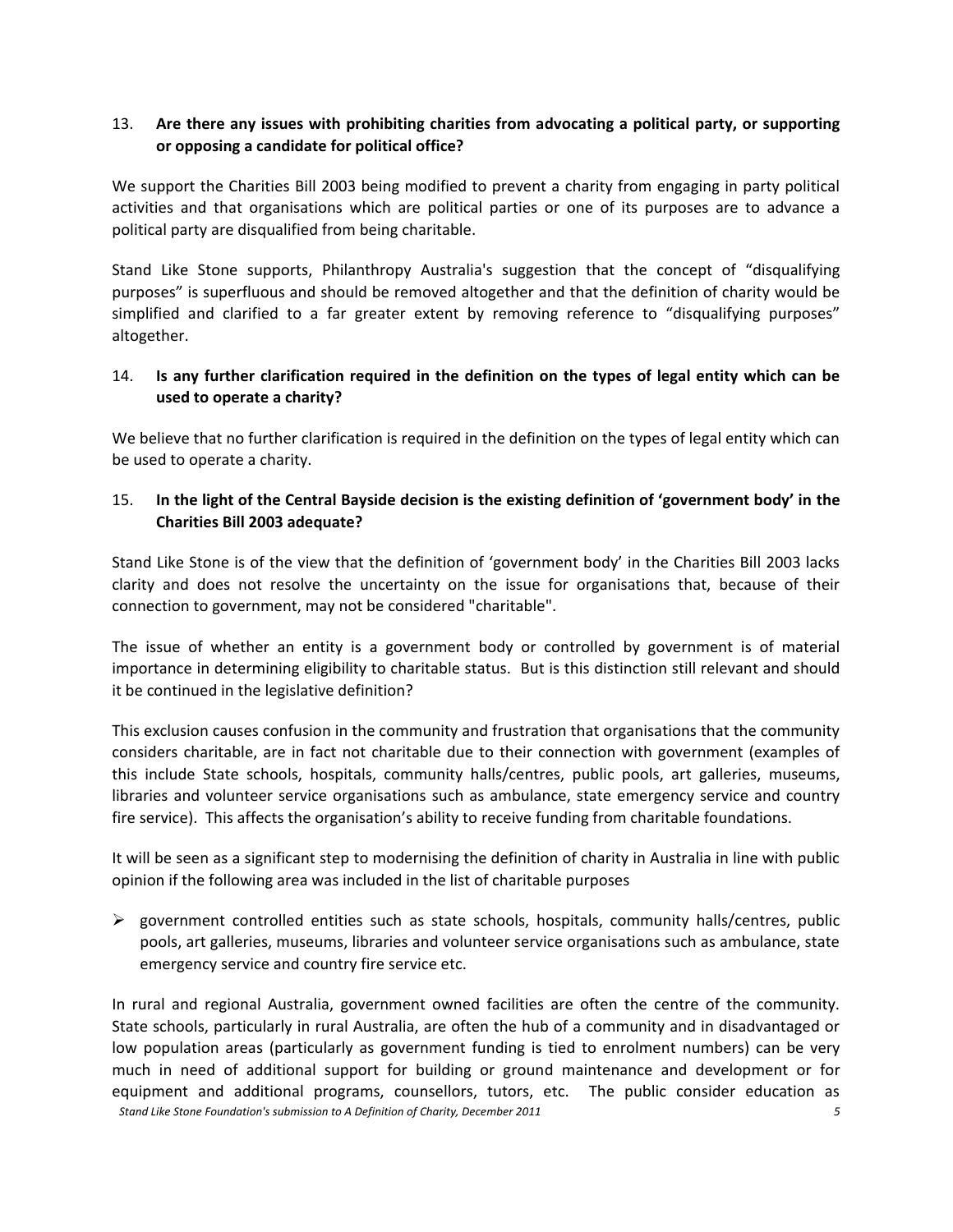charitable so find it hard to distinguish between non charitable State schools and private non profit schools which are charitable.

Local government often seeks to run programs and provide vital infrastructure to the community which community foundations often want to support.

Not being able to support and fund these excluded groups in all areas, but particularly in a rural and regional context, is confusing and frustrating to most communities and seen as being unfair given the often vital role these institutions play in these communities.

The confusion surrounding entities 'controlled by government' could be simplified by (in decreasing order of preference):

- $\triangleright$  allowing a government body to be a charity;
- $\triangleright$  inserting in the proposed list of charitable purposes:
	- $\circ$  providing money, property or benefits to government bodies which would be charitable but for their connection with government;
	- $\circ$  providing money, property or benefits to Item 1 DGRs which are exempt bodies even if they are not charitable.

### 16. **Is the list of charitable purposes in the Charities Bill 2003 and the** *Extension of Charitable Purposes Act 2004* **an appropriate list of charitable purposes?**

Stand Like Stone submits that the list of charitable purposes in the Charities Bill 2003 is inadequate.

We believe that far greater clarity could be achieved by expanding it. If the purpose of the legislative definition of charity is to provide a clear framework for determining charitable status, it is better to be more explicit rather than less so.

A longer list of charitable purposes will lessen the need for organisations to seek advice (either from the ACNC or from independent advisors) about whether they are in fact charitable. This would also bring Australia further in line with other jurisdictions where the list of charitable purposes has been expanded.

### 17. **If not, what other charitable purposes have strong public recognition as charitable which would improve clarity if listed?**

We particularly believe that the following has strong public recognition as being charitable in contemporary Australia and are particularly important to rural communities:

- $\triangleright$  amateur sports programs and facilities;
- $\triangleright$  government controlled entities such state schools, hospitals, community halls/centres, public pools, art galleries, museums, libraries, and volunteer fire, rescue or ambulance services and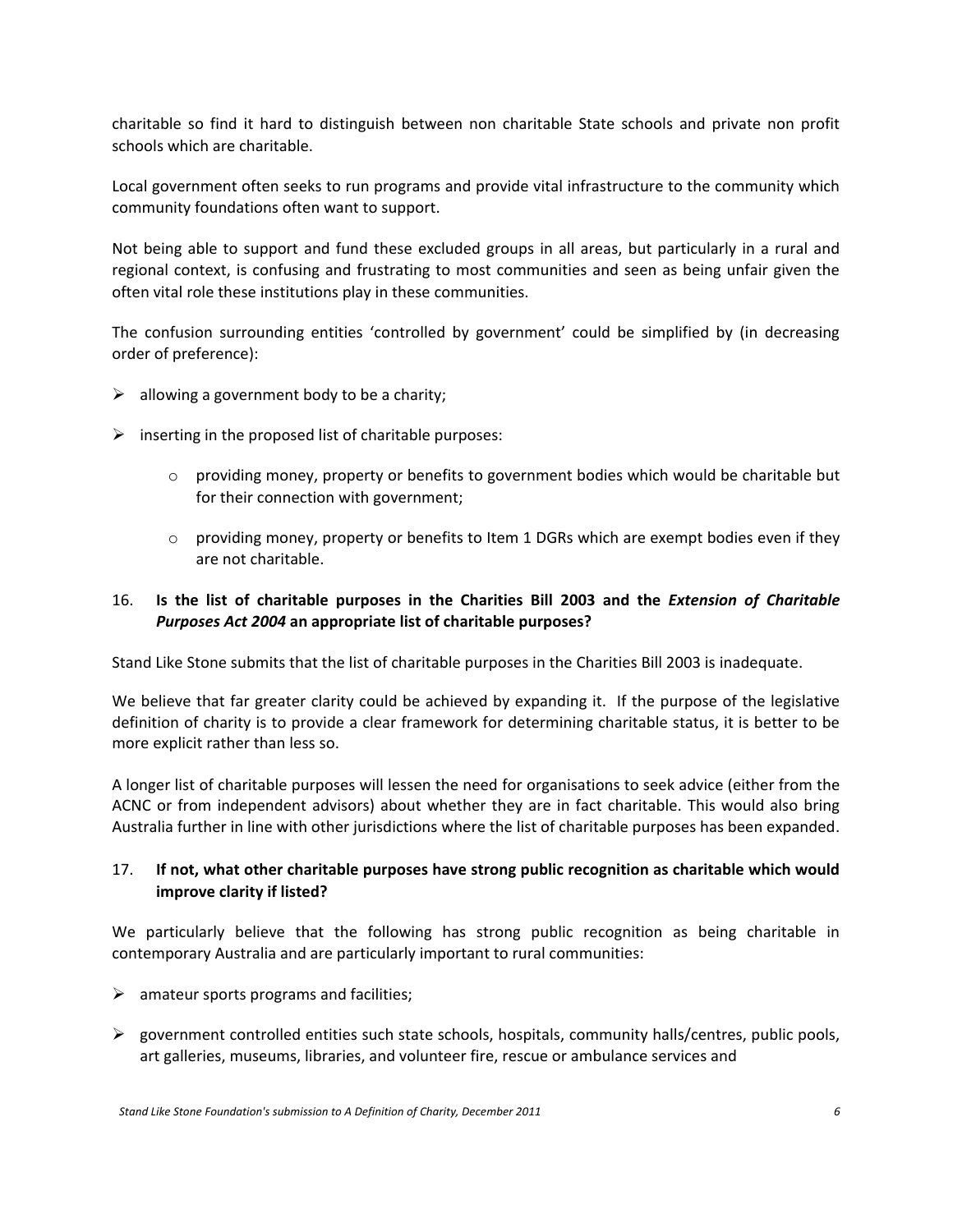$\triangleright$  the advancement of community development.

In rural and regional Australia, sporting clubs are often the centre of the community. The sporting clubs provide much more than sport for sport's sake, in terms of community building, reducing social isolation, providing a meeting point and facilities that are often available to other community groups.

As pointed out above state schools are also often the hub of a community and in disadvantaged and low population areas can be very much in need of additional support for building or ground maintenance and development or for equipment and additional programs, counsellors, tutors, etc. The public consider education as charitable so find it hard to distinguish between non charitable State schools and private non profit schools which are charitable.

Generally contemporary Australian society sees public schools, public hospitals and volunteer service organisations such as the Country Fire Service and State Emergency Service, that are operated by government, as charitable for the following reasons:

- $\triangleright$  they provide a public benefit
- $\triangleright$  often the community has significant involvement in their operations through School Governing Councils, Hospital Boards and volunteer fire brigades,
- $\triangleright$  they rely on volunteers to undertake aspects of their operations and raise funds
- $\triangleright$  their purposes and activities are listed in the Charities Bill 2003

Australian society does not see these organisations as governmental rather they are seen as community organisations. These organisations may receive government funding but also receive significant support from their community particularly in rural areas where schools and hospitals are essential to the survival of a rural community.

The educational, welfare and health purposes that are charitable and provide public benefit outweigh the disqualifying purpose of being governmental. For these reasons we believed that public schools, public hospitals and volunteer service organisations have strong public recognition as charitable and support the addition of governmental organisations that would be charitable if they were not government entities being added to the list of charitable purposes.

Amateur sport has strong public recognition as being charitable particularly those organisations providing sporting opportunities for children and sporting organisations in rural communities. Often in rural communities sporting organisations are the only organisations that provide opportunities for children to participate in after school activities.

In rural and regional Australia, the sporting clubs are often the centre of the community, reducing social isolation, providing a meeting point, a bridge among cultures and facilities that are often available to other community groups and contributing to healthy lifestyles across all socioeconomic levels.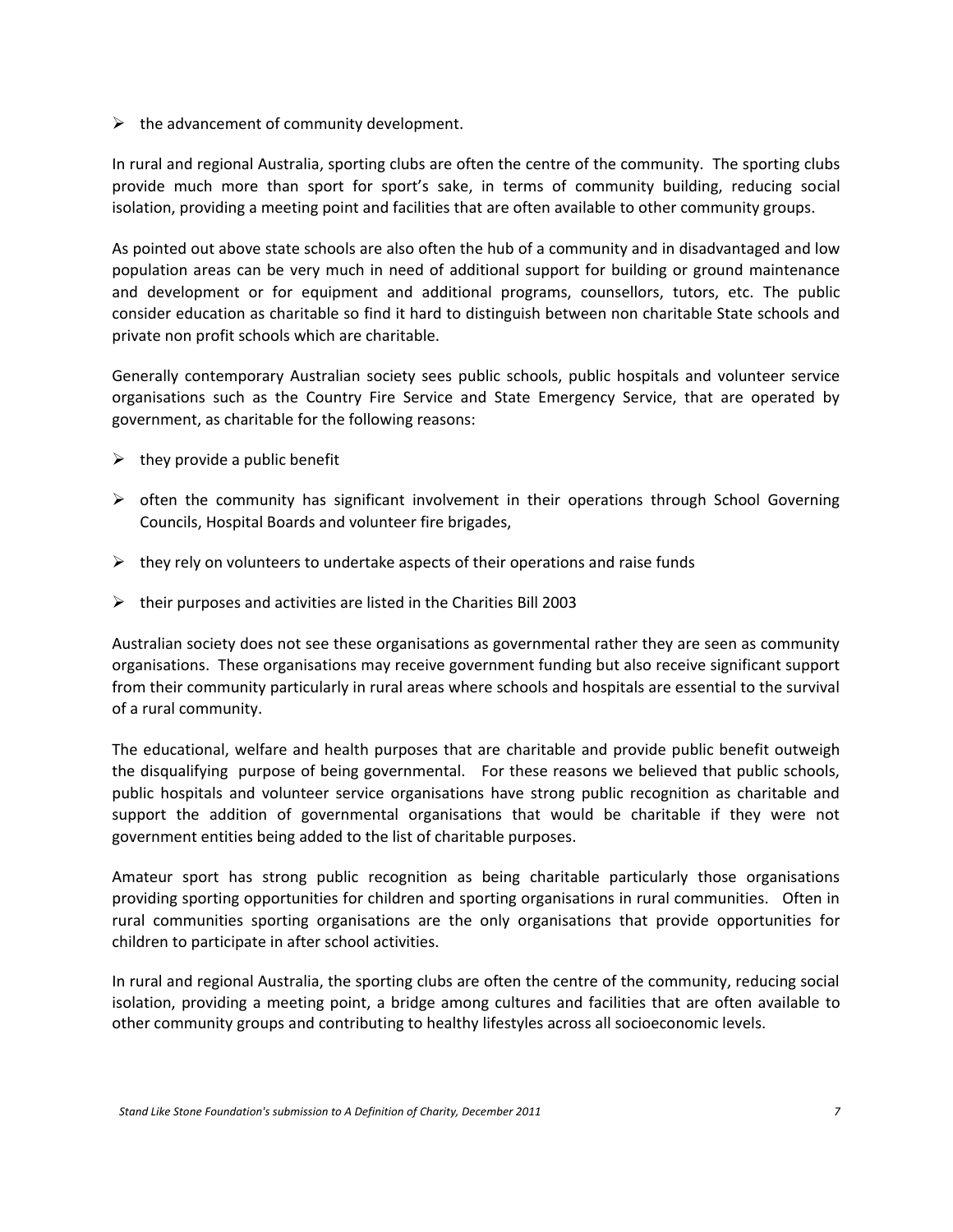Sport plays an important role in rural communities, providing benefits that are economic, recreational, health promoting and cultural. Sport is critical to the identity of rural communities, it brings people together, builds community pride and even provides a valued source of local tradition and history.

Cost is often a barrier to participating in sport and in rural areas the cost of travelling to and from sporting facilities is a barrier to participation. In rural areas often talented sportsmen and women are denied the opportunity of competing at a higher level of competition due to financial hardship. As sport is a "disqualifying purpose" it is difficult for Community Foundations to help in these situations.

Similarly often amateur sporting clubs experience financial hardship due to circumstances beyond their control, once again as sport is a "disqualifying purpose" it is difficult for Community Foundations to help in these situations.

Not being able to support and fund sporting groups in a rural and regional context is often confusing and frustrating to many communities and seen as being unfair given the often vital role they play in these communities.

The Australian Government by establishing the Australian Sports Foundation and listing it as a Deductible Gift Recipient has recognised that sport is a contemporary Australian societal need and expectation. The Australian Sports Foundation assists community organisations raise funds for the development of Australian sport and increase opportunities for Australians to participate in sport, and/or excel in sports performance.

If sport were listed as a charitable purpose the activities undertaken by the Australian Sports Foundation could be undertaken by Community Foundations. Community Foundations have a greater understanding of the societal needs in their communities than a national body.

Stand Like Stone supports Philanthropy Australia's suggested list of charitable purposes as listed in Appendix A.

#### 18. **What changes are required to the Charities Bill 2003 and other Commonwealth, State and Territory laws to achieve a harmonised definition of charity?**

We support a statutory definition of charity for Commonwealth purposes which will provide a platform to a harmonised definition for all levels of government.

We support a single statutory definition of charity across Commonwealth, State and Territory jurisdictions. This will simplify compliance issues for charities and reduce the administrative burden on charities and will provide consistency of treatment for a range of purposes.

In South Australia the Collections for Charitable Purposes Act 1939 (SA) will need to be amended or replaced by a Commonwealth Act. This Act gives a meaning to charitable purposes which is narrower than the common law meaning and appears to exclude the heads of charity of `the advancement of education' and `the advancement of religion' as well as many of the purposes held to be charitable under the fourth head of `other purposes beneficial to the community'.

#### 19. **What are the current problems and limitations with ADRFs?**

*Stand Like Stone Foundation's submission to A Definition of Charity, December 2011 8*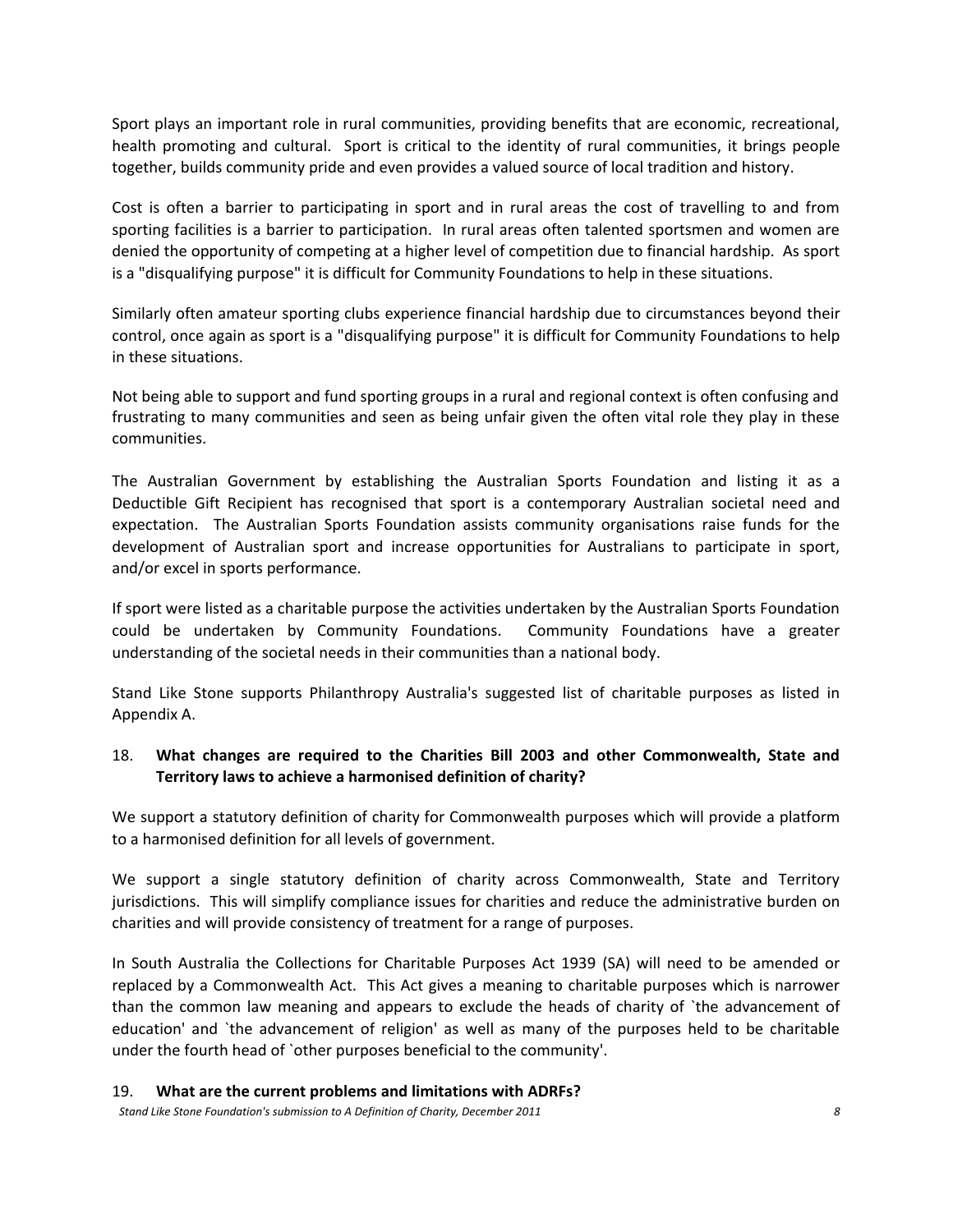We have no comments or experience with respect to this question.

#### 20. **Are there any other transitional issues with enacting a statutory definition of charity?**

Once a statutory definition of charity is enacted it would be beneficial to apply this definition to all levels of government and then to implement one law with respect to fundraising licenses. Currently fundraising licenses are controlled by State Government. This means multiple licenses are required if fundraising across Australia or fundraising on the internet.

Currently under some State Acts, trusts are given the power to "opt in" to make grants to non-charitable entities which are DGRs.

These provisions are inconsistent across States and cause considerable confusion and complexity for the boards of the trustees of charitable trusts both in understanding the divergence between Commonwealth and State laws and in the complexity of the application. As a result very few community foundations, including Stand Like Stone, have exercised this power in respect of their public ancillary funds.

There may be a further concern once the Australian Charities and Not for profit Commission (ACNC) commences its register of charities as those trusts which have opted in will not appear on the register unless they are specifically included in the proposed list of charitable purposes. Not appearing on the register could be seen as a marketing disadvantage to those trusts raising money from the public.

In addition to the confusion, the charitable trusts of community foundations which are not public ancillary funds would also wish to take advantage of the State law enabling them to "opt in" but are unable to do so. This is complicated to understand why the public ancillary fund can give to non charitable item 1 DGRs but the charitable trust can't.

In summary:

- $\triangleright$  Charitable trusts which are not private or public ancillary funds cannot make grants to government entities (including government controlled entities) for their general operations or for infrastructure;
- $\triangleright$  Charitable trusts which are not private or public ancillary funds can make grants to government entities (including government controlled entities) for charitable purposes over and above their usual operations (Re Cain and discussion in 279 and 280 in TR 2011/4);
- $\triangleright$  Charitable private or public ancillary funds cannot make grants to non-charitable item 1 DGRs;
- $\triangleright$  Private or public ancillary funds in States where there is State legislation which enables them to opt in by making a declaration and changing tax status from a charitable fund to an income tax exempt fund, can make grants to non-charitable item 1 DGRs, provided the trust makes the declaration and ceases to be charitable under ITAA 97 and presumably under the proposed legislation on the definition of charity.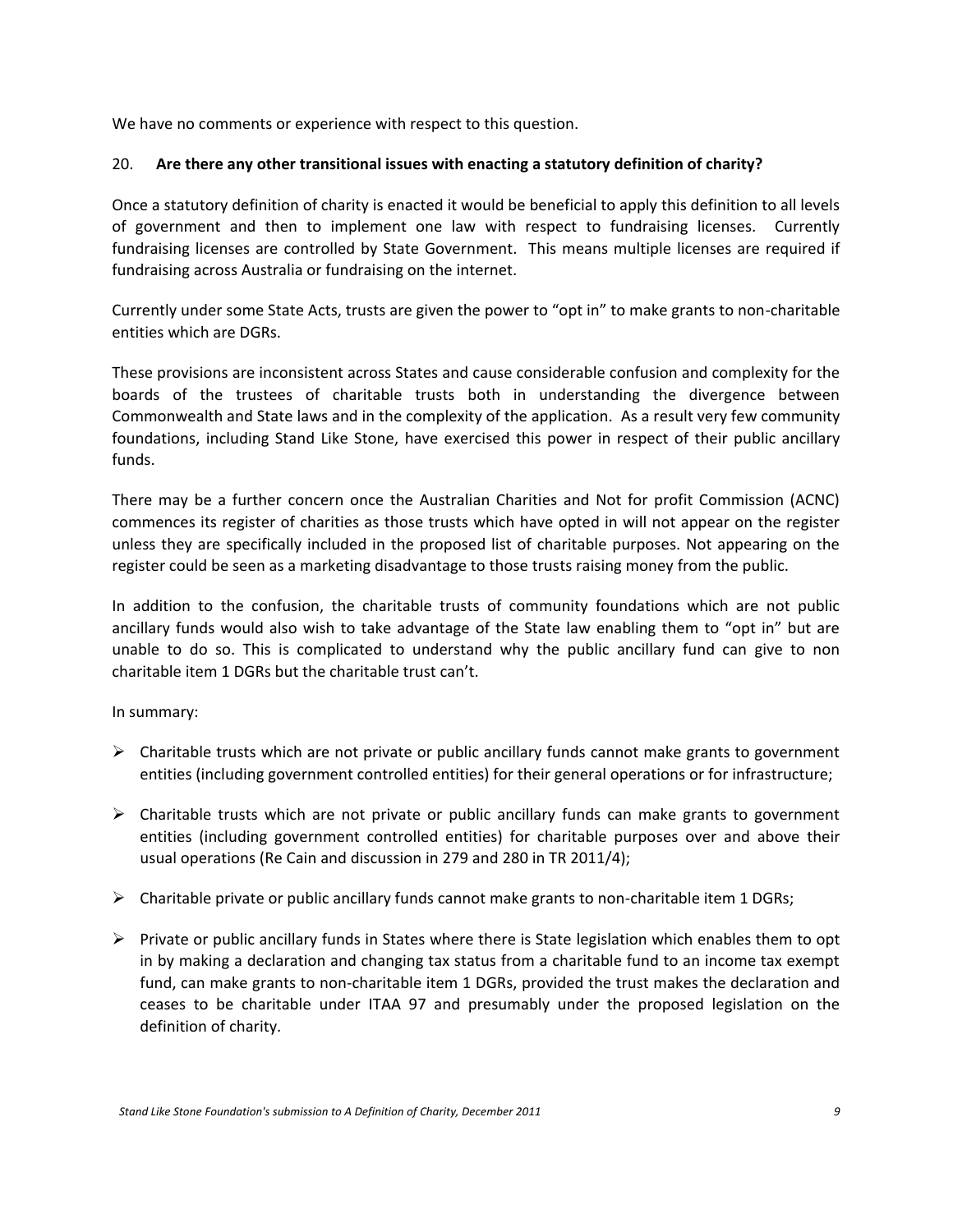The complex issues created by the divergence in State and Commonwealth laws and the confusion surrounding entities 'controlled by government' could be simplified by (in decreasing order of preference):

- $\triangleright$  allowing a government body to be a charity;
- $\triangleright$  inserting in the proposed list of charitable purposes:
- $\triangleright$  providing money, property or benefits to government bodies which would be charitable but for their connection with government;
- $\triangleright$  providing money, property or benefits to Item 1 DGRs which are exempt bodies even if they are not charitable.

#### **Acknowledgement**

We would like to acknowledge the support of Philanthropy Australia and Alice Macdougall, Special Counsel, Freehills in the preparation of this document.

Written by Sally Klose, Executive Officer, Stand Like Stone Foundation for and on behalf of the Board of Directors of the Stand Like Stone Foundation.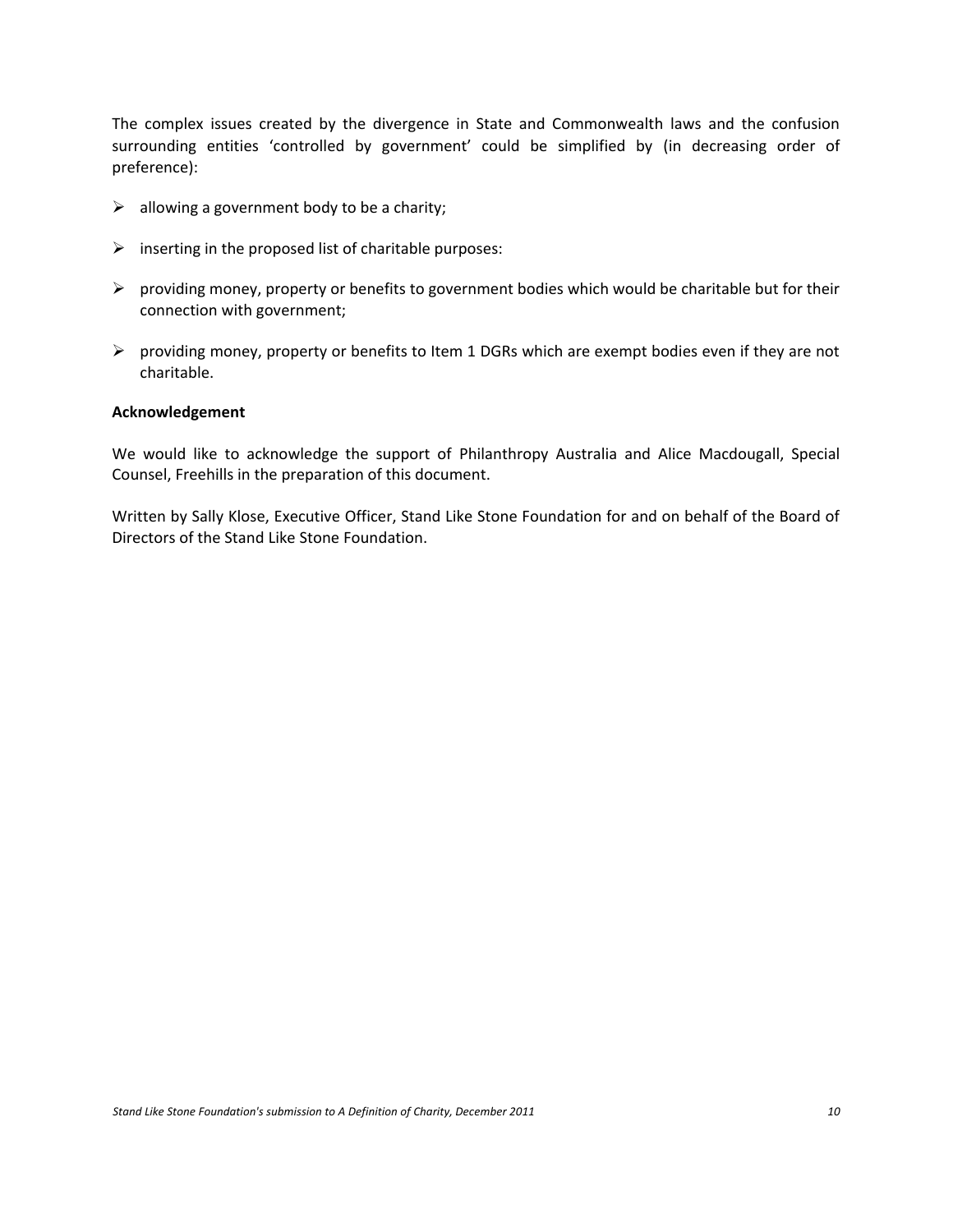#### **Appendix A: Suggested list of charitable purposes**

- $\triangleright$  the advancement of education;
- $\triangleright$  the advancement of religion;
- $\triangleright$  the advancement of health and the saving of lives, which includes;
- $\triangleright$  the prevention and relief of sickness, disease, disability or human suffering
- $\triangleright$  the advancement of social or community welfare, which includes:
	- $\circ$  the prevention and relief of poverty, distress or disadvantage of individuals or families;
	- $\circ$  the care, protection and support of those in need by reason of youth, age, ill health, disability, financial hardship or other disadvantage;
	- $\circ$  the care and support of members or former members of the armed forces, emergency services and the civil defence forces and their families;
- $\triangleright$  the advancement of community development, which includes:
	- o retraining, finding employment, providing work experience, skills development, business incubation in disadvantaged areas or for people who have or are likely to experience difficulty in obtaining and maintaining employment;
	- o providing facilities for meeting and holding events;
	- $\circ$  preservation or restoration of the natural and built environment, including community gardens, erecting statues, providing historical information;
	- o providing health and community services information;
	- o improving community facilities and access, including community transport;
	- $\circ$  supporting not-for-profit community groups with open entry requirements, including clubs and interest groups, which help in reducing social isolation or promote a sense of community, in rural and regional areas;
- $\triangleright$  the advancement of the arts, culture, heritage or science;
- $\triangleright$  the advancement of amateur sport, which includes:
	- $\circ$  the provision of sporting or recreational activities or facilities with the object of improving the conditions of life for persons who are in need by reason of youth, age, infirmity, disability, poverty, geographic isolation, or social and economic circumstances;

 $\triangleright$  the advancement of human rights, which includes:

*Stand Like Stone Foundation's submission to A Definition of Charity, December 2011 11*